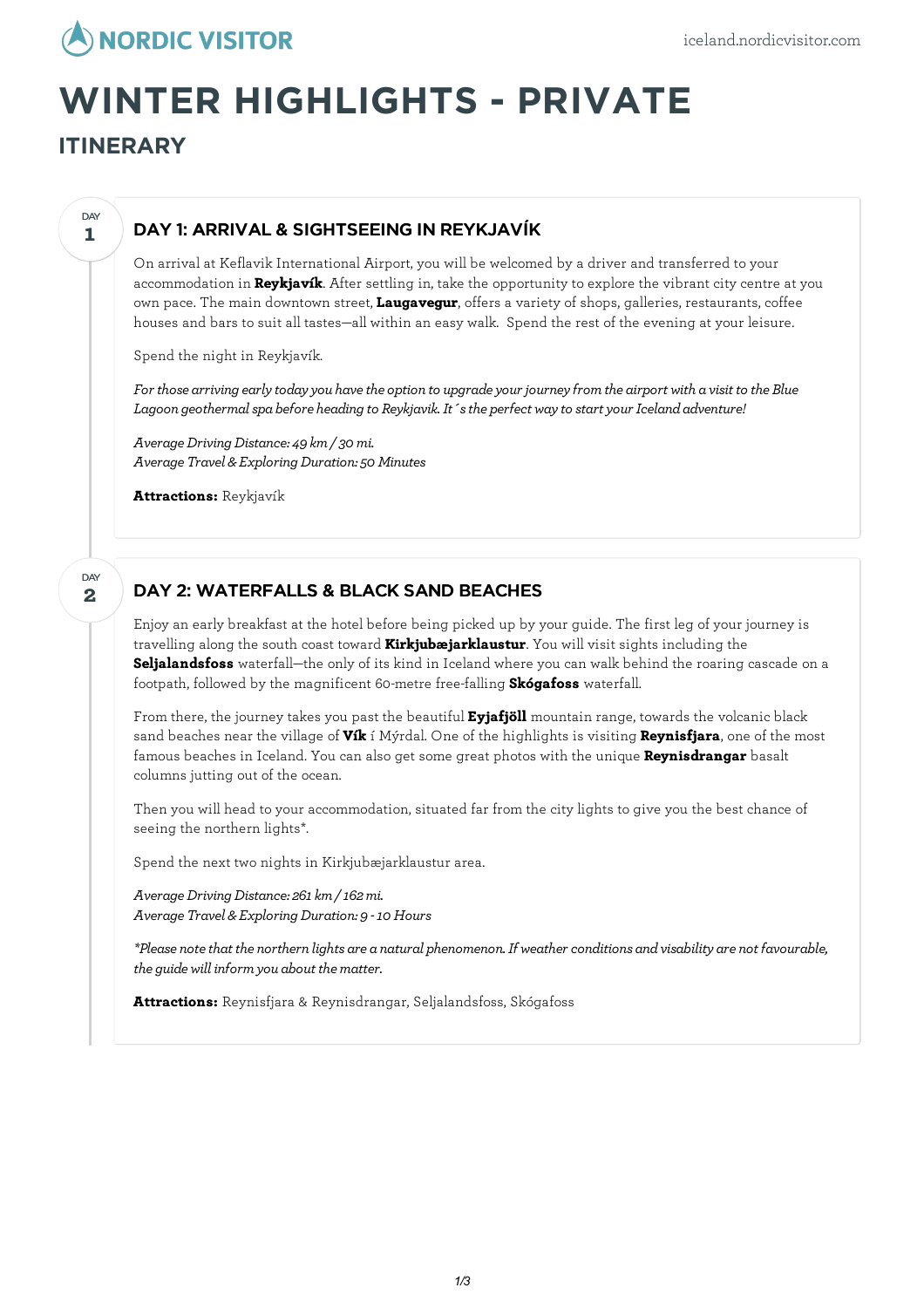## DAY 3: THE GLACIER LAGOON & NORTHERN LIGHTS

Kick off the day by exploring **Skaftafell**, part of Vatnajökull National Park and home of the amazing **Jökulsárlón**. Next you will head to **Fjallsárlón**, a smaller glacier lagoon and next on the agenda, is heading to the spectacular Jökulsárlón glacier lagoon, famous for its floating icebergs in shades of milky white and bright blue. Next to the glacier lagoon you will stop at the **Diamond Beach** where you will see big chunks of ice that have washed ashore after being polished in the surf of the glacier lagoon.

After the exploration you will be heading back to the accommodation for the night. You can end the evening by putting on some warm clothes to go out and gaze at the sky, waiting for the northern lights to hopefully make an appearance.

Spend the night in Kirkjubæjarklaustur area.

**3**

DAY

**4**

DAY

*AverageDrivingDistance: 249 km/ 154mi. Average Travel & ExploringDuration: 9 -10 Hours*

**Attractions:** Diamond Beach, Fjallsárlón, Jökulsárlón Glacier Lagoon, Skaftafell, Vatnajökull National Park

## DAY 4: THE CLASSIC GOLDEN CIRCLE

Today you willexplore the world famous Golden Circle, a popular route for viewing some of the best-known natural sites in south Iceland. Your first stop is the picture perfect two-tiered **Gullfoss** waterfall, where you can see the water thrash and tumble before falling metres below. Next, you will be driven to the **Geysir** area and explore the bubbling mud pots and spouting Strokkur geyser, which erupts steam and boiling water metres into the air every few minutes.

You willend the day with a visit to **Þingvellir** National Park before heading back to Reykjavik. Þingvellir was named a UNESCO World Heritage Site for being historically significant to the founding of Icelandic democracy and a place of immense natural beauty.

Spend the night in Reykjavík.

*AverageDrivingDistance: 370 km/ 229mi. Average Travel & ExploringDuration: 8 -10 Hours*

**Attractions:** Geysir, Gullfoss, Reykjavík, Þingvellir